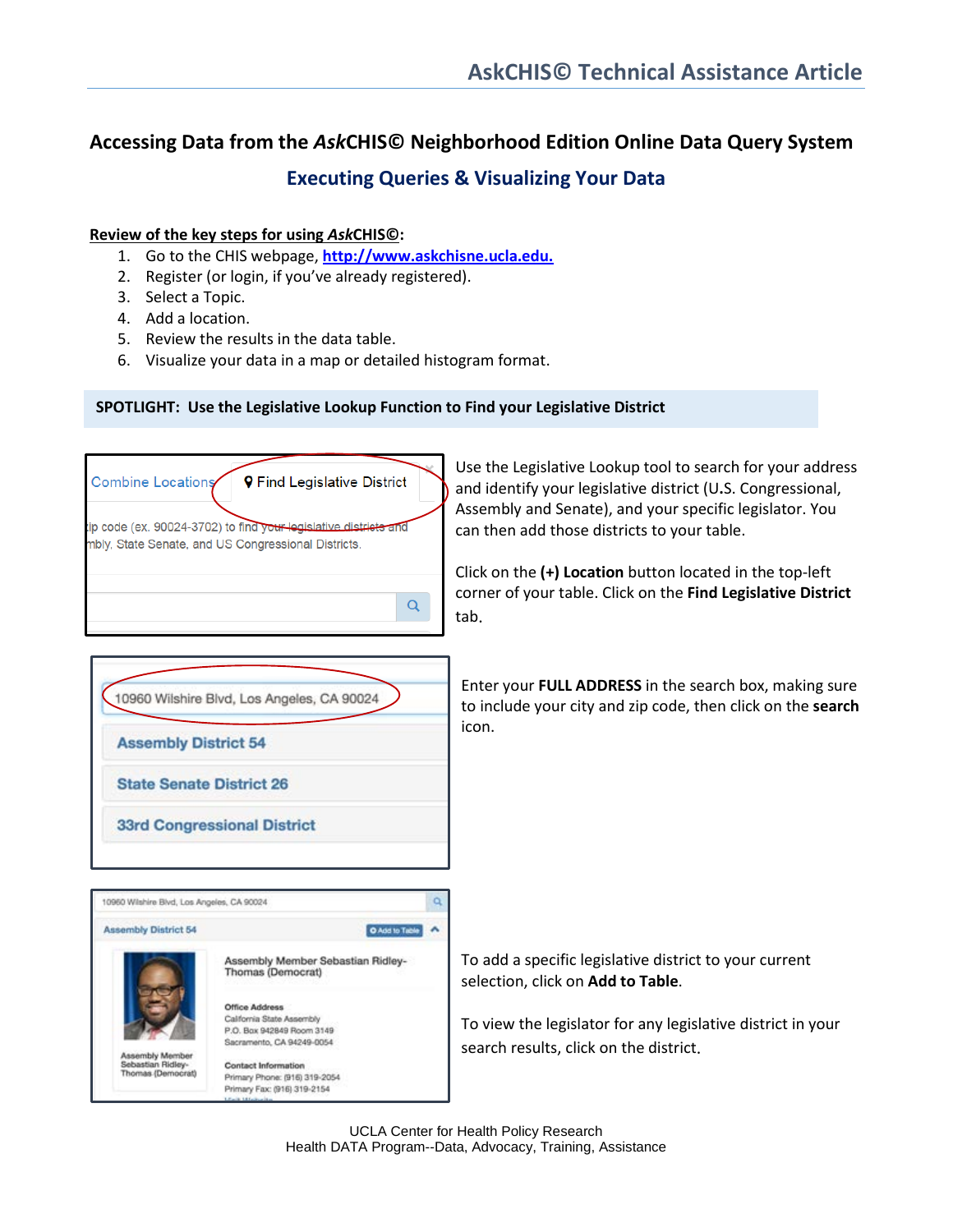Click on **Create Table** to obtain estimates at your desired locations.

| <b>O</b> Combine Locations<br><b>Q</b> Search Location                                                                                                                                        |                                          |                     | <b>9</b> Find Legislative District   |   |  |  |  |
|-----------------------------------------------------------------------------------------------------------------------------------------------------------------------------------------------|------------------------------------------|---------------------|--------------------------------------|---|--|--|--|
| Enter your full address or 9-digit zip code (ex. 90024-3702) to find your legislative districts and<br>specific legislators for State Assembly, State Senate, and US Congressional Districts. |                                          |                     |                                      |   |  |  |  |
|                                                                                                                                                                                               | 10960 Wilshire Ave Los Angeles, CA 90024 |                     |                                      | Q |  |  |  |
| <b>Assembly District 54</b>                                                                                                                                                                   |                                          |                     | <b>O</b> Add to Table                |   |  |  |  |
| <b>State Senate District 26</b>                                                                                                                                                               |                                          |                     | <b>O</b> Add to Table                |   |  |  |  |
| <b>33rd Congressional District</b>                                                                                                                                                            |                                          |                     | <b>O</b> Add to Table                |   |  |  |  |
|                                                                                                                                                                                               |                                          |                     |                                      |   |  |  |  |
| <b>Current Selection (max. 5)</b>                                                                                                                                                             |                                          |                     |                                      |   |  |  |  |
| California                                                                                                                                                                                    | <b>Assembly district 54</b>              | œ,                  | <b>State Senate district 26</b><br>☎ |   |  |  |  |
| 33rd congressional district                                                                                                                                                                   | ◎                                        |                     |                                      |   |  |  |  |
|                                                                                                                                                                                               | Cancel                                   | <b>Create Table</b> |                                      |   |  |  |  |

#### **Data visualization:**

Once you have selected a topic and a location, legislative district or other geographic level, it is time to see your results. The map and histogram will load after you have selected a location. If you have selected multiple geographic levels (such as city and zip code), click on the cell in the data table that you would like mapped this becomes the "active cell"—and the map will display the active cell.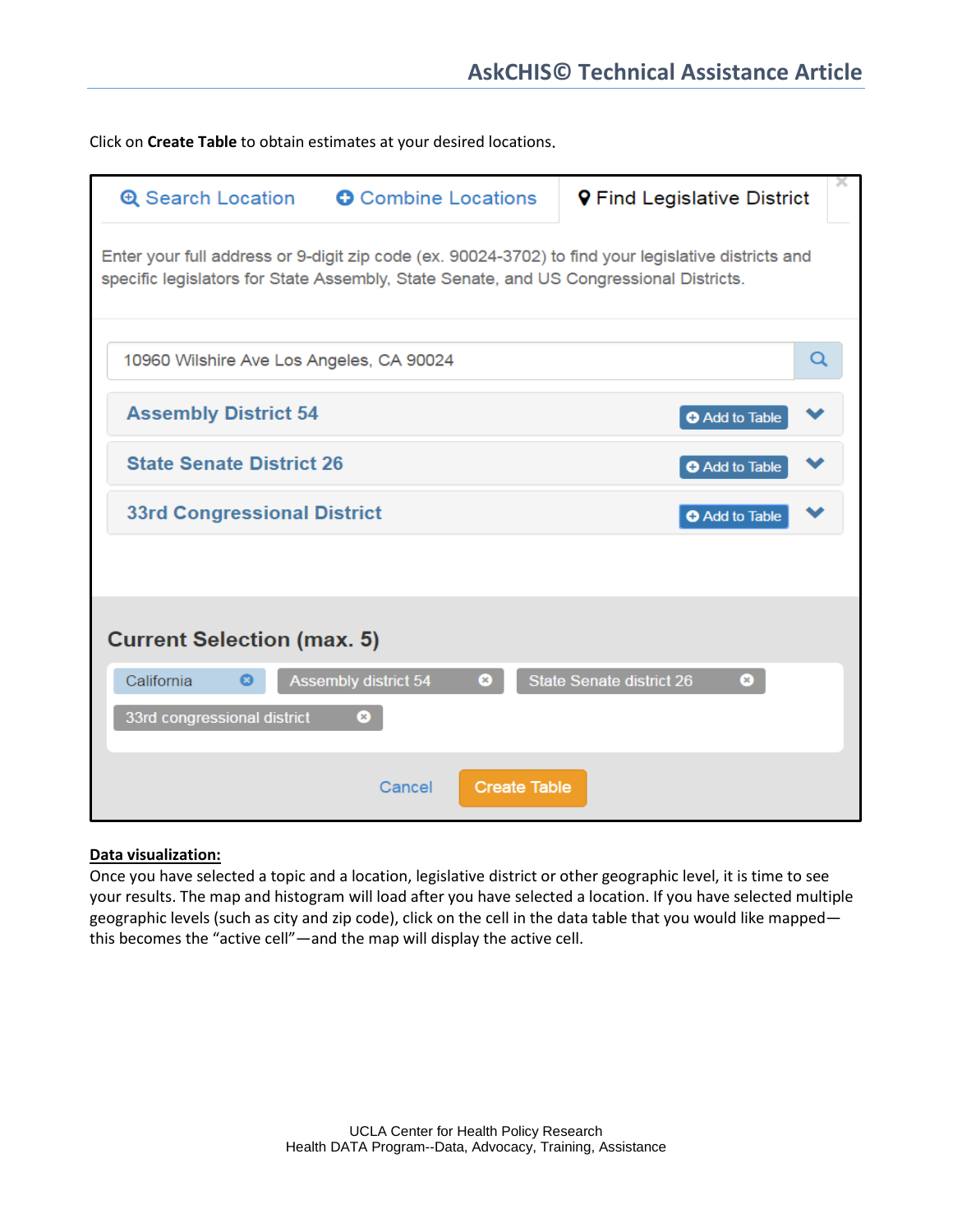

The example above is based on the default of the State of California as well as the City of Los Angeles. If you select a specific geographical area, that area will be outlined in a different color on your map for comparison purposes as shown below.

**Note:** The color outline is green for counties, red for cities, yellow/orange for zip codes and purple for legislative districts.

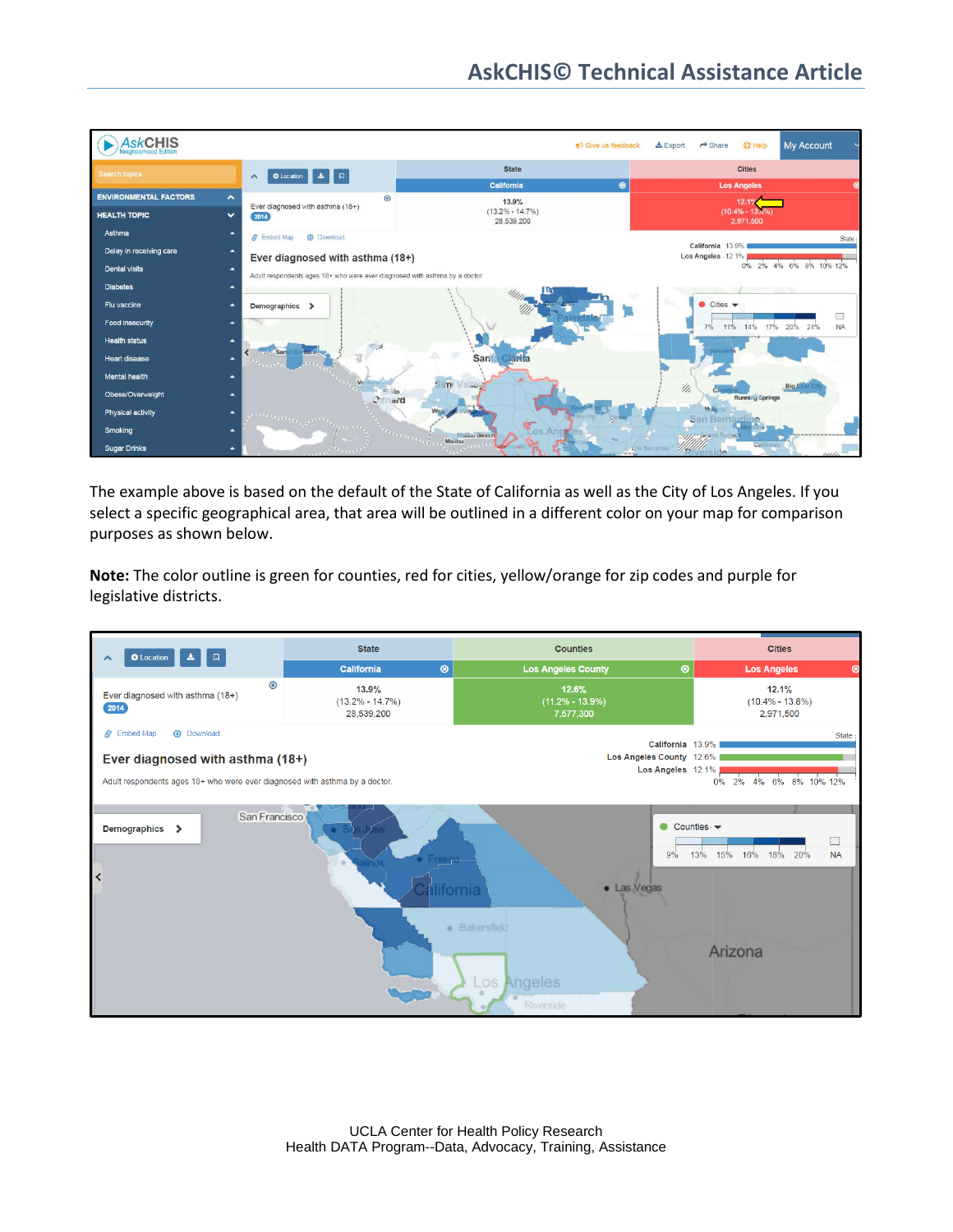#### **Let's review by performing an example using zip code and county level data:**

#### **Step 1: Select a topic**

Select a **Topic** from the left side menu or perform a keyword search.



Note: Remember socio-demographic indicators are available. To access, expand the socio-demographic option at the bottom of the screen.

#### **Step 2: Add Locations**

Add locations by clicking the add **Location** option.

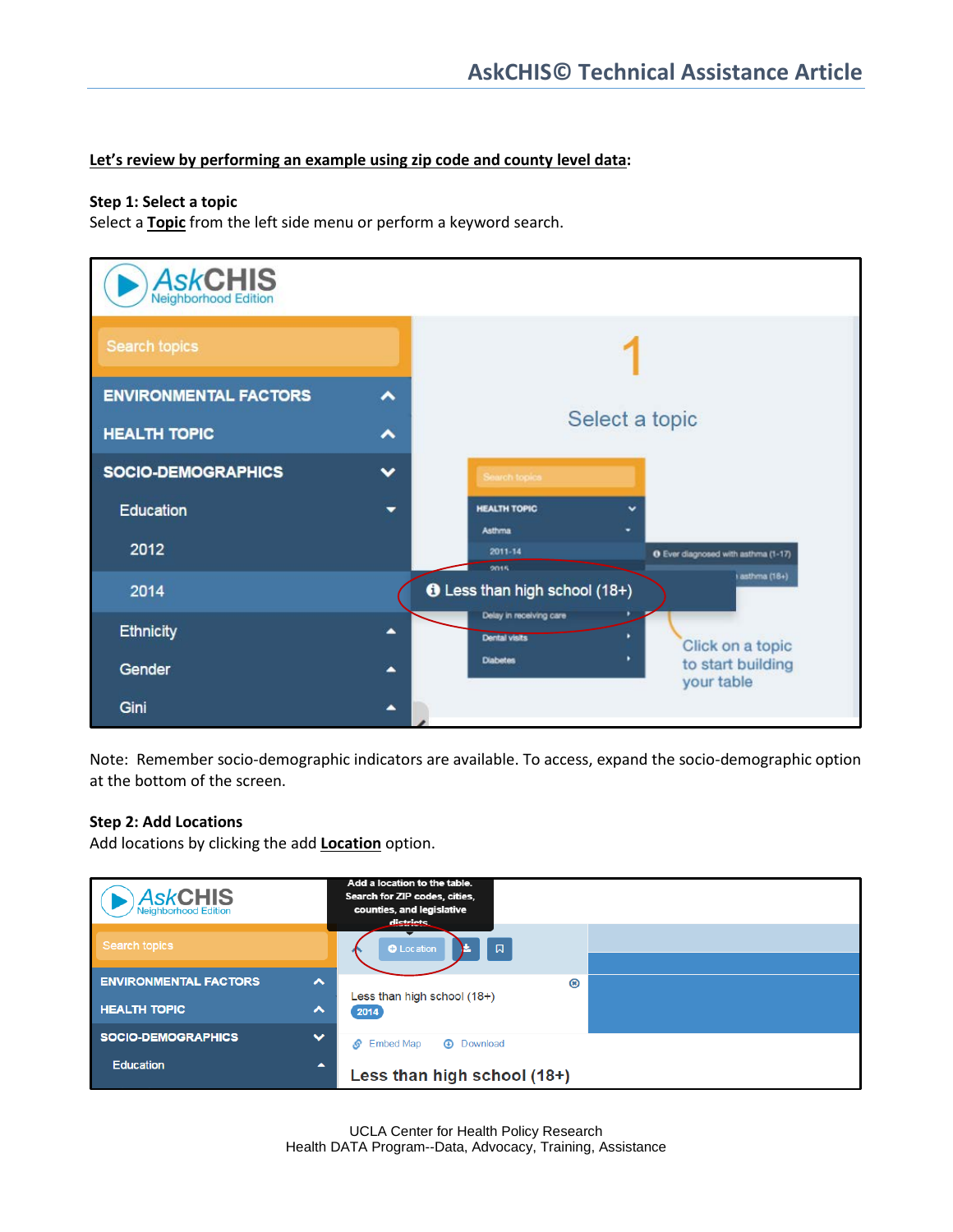# **AskCHIS© Technical Assistance Article**

You have the ability to choose **Search Location** to search for locations and add them as discrete cells in your data table for comparison or to choose **Combine Locations** to pool locations together.

You can search using a county, city, zip code or legislative district.



Let's search for a few different locations.

Search and add the locations to create a data table with multiple locations included. Double click each location to add and then click **Create Table** button.

| <b>Q</b> Search Location                                                                                                                                                    | <b>O</b> Combine Locations     |            |   | <b>9 Find Legislative District</b> | $\times$ |  |  |
|-----------------------------------------------------------------------------------------------------------------------------------------------------------------------------|--------------------------------|------------|---|------------------------------------|----------|--|--|
| Search for a location to add to your table. AskCHIS NE provides data at county, legislative<br>district, city, and zip code level. You can add up to 5 total to your table. |                                |            |   |                                    |          |  |  |
| $\triangle$ You have reached the maximum of 5 geographic entities to compare.                                                                                               |                                |            |   |                                    |          |  |  |
| Search for a Location                                                                                                                                                       |                                |            |   |                                    | Q        |  |  |
| <b>Zip Codes</b><br>90807<br><b>Current Selection (max. 5)</b>                                                                                                              |                                |            |   |                                    |          |  |  |
| California<br>౧                                                                                                                                                             | <b>Los Angeles County</b><br>Q | Long Beach | ධ | 90806                              |          |  |  |
| 90807<br>$\boldsymbol{\Omega}$                                                                                                                                              |                                |            |   |                                    |          |  |  |
| <b>Create Table</b><br>Cancel                                                                                                                                               |                                |            |   |                                    |          |  |  |
|                                                                                                                                                                             |                                |            |   |                                    |          |  |  |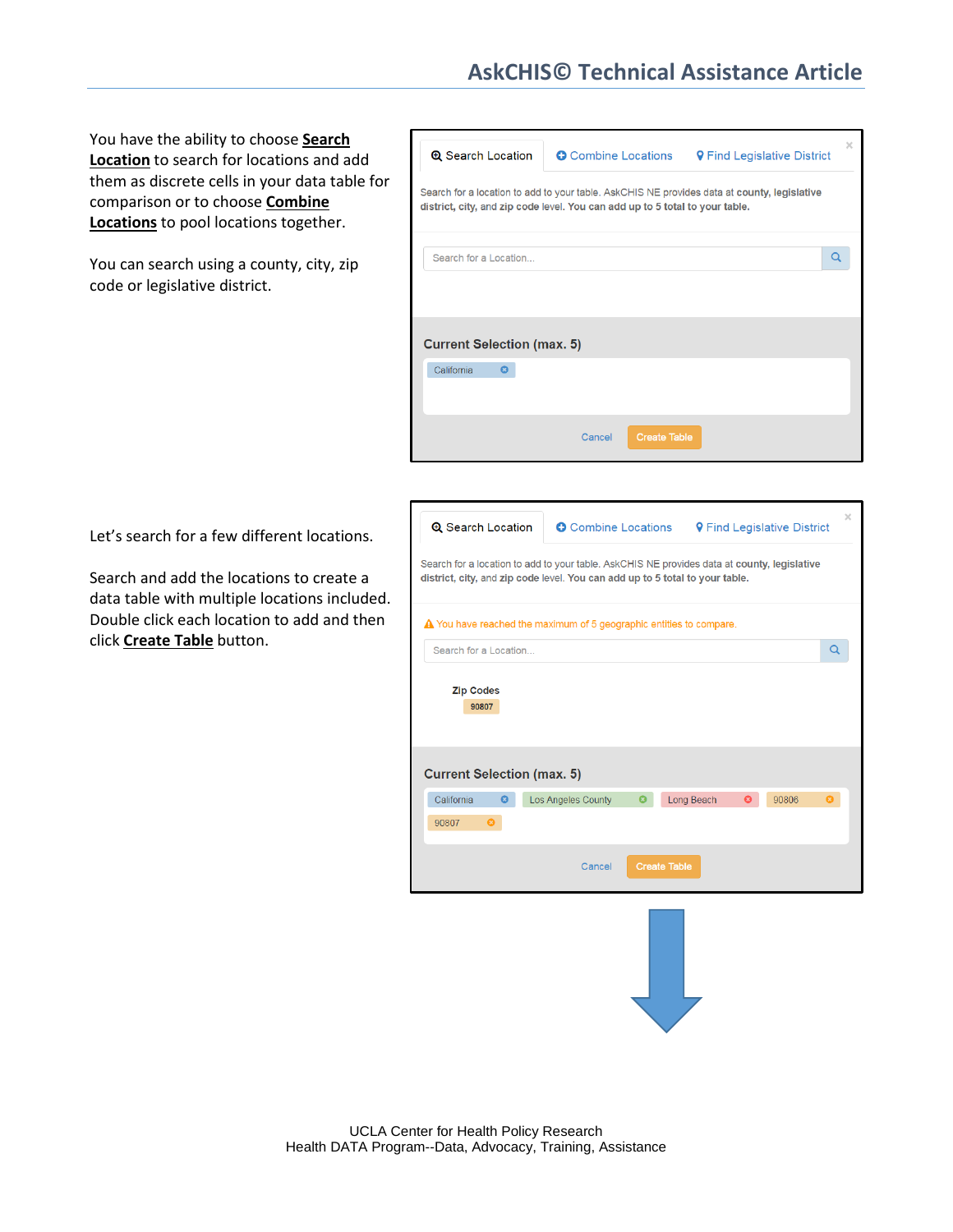|                                                                               | $\frac{1}{26}$ Export<br>$\blacktriangleright$ Give us feedback |                                           | $\rightarrow$ Share     | $\bigoplus$ Help |               | <b>My Account</b> | $\checkmark$  |
|-------------------------------------------------------------------------------|-----------------------------------------------------------------|-------------------------------------------|-------------------------|------------------|---------------|-------------------|---------------|
| <b>O</b> Location<br>口<br>ㅅ                                                   | <b>State</b>                                                    | <b>Counties</b>                           | <b>Cities</b>           | <b>Zip Codes</b> |               |                   |               |
|                                                                               | <b>California</b><br>$\circledcirc$                             | Los Angeles <sup>®</sup><br><b>County</b> | Long Beach <sup>®</sup> | 90806            | $\circledast$ | 90807             | $\circledast$ |
| ⊛<br>Less than high school (18+)                                              | 18.0%                                                           | 22.2%                                     | 20.0%                   | 28.8%            |               | 8.0%              |               |
| 2014                                                                          | 28,539,200                                                      | 7,577,300                                 | 354,600                 | 31,200           |               | $\sim$<br>26,700  |               |
| <b>Embed Map</b><br>S<br>⋒<br>Download<br><b>State</b><br>California 18.0%    |                                                                 |                                           |                         |                  |               |                   |               |
| Less than high school (18+)                                                   | Los Angeles County 22.2%                                        |                                           |                         |                  |               |                   |               |
|                                                                               | Long Beach 20.0%                                                |                                           |                         |                  |               |                   |               |
| Adults ages 18+ who did not graduate high                                     | 90806 28.8%                                                     |                                           |                         |                  |               |                   |               |
| school or receive a GED. For more<br>information, visit: http://bit.ly/B15001 |                                                                 |                                           | $8.0\%$<br>90807        | 0%<br>5%         | 15%<br>10%    | 25%<br>20%        |               |

#### **Step 3: Visualize Your Data**

Once a location is selected, the map will populate with detail at the level (county, city, zip code or legislative district) of the cell currently active. The geographical level corresponding to the cell you have selected will be color-coded separately corresponding to the type of geographic selection (green for counties, purple for legislative districts and orange for zip codes). The dark areas in the map below indicate higher concentrations of individuals in Los Angeles County who did not graduate high school, an indicator which has been linked to several adverse health outcomes.